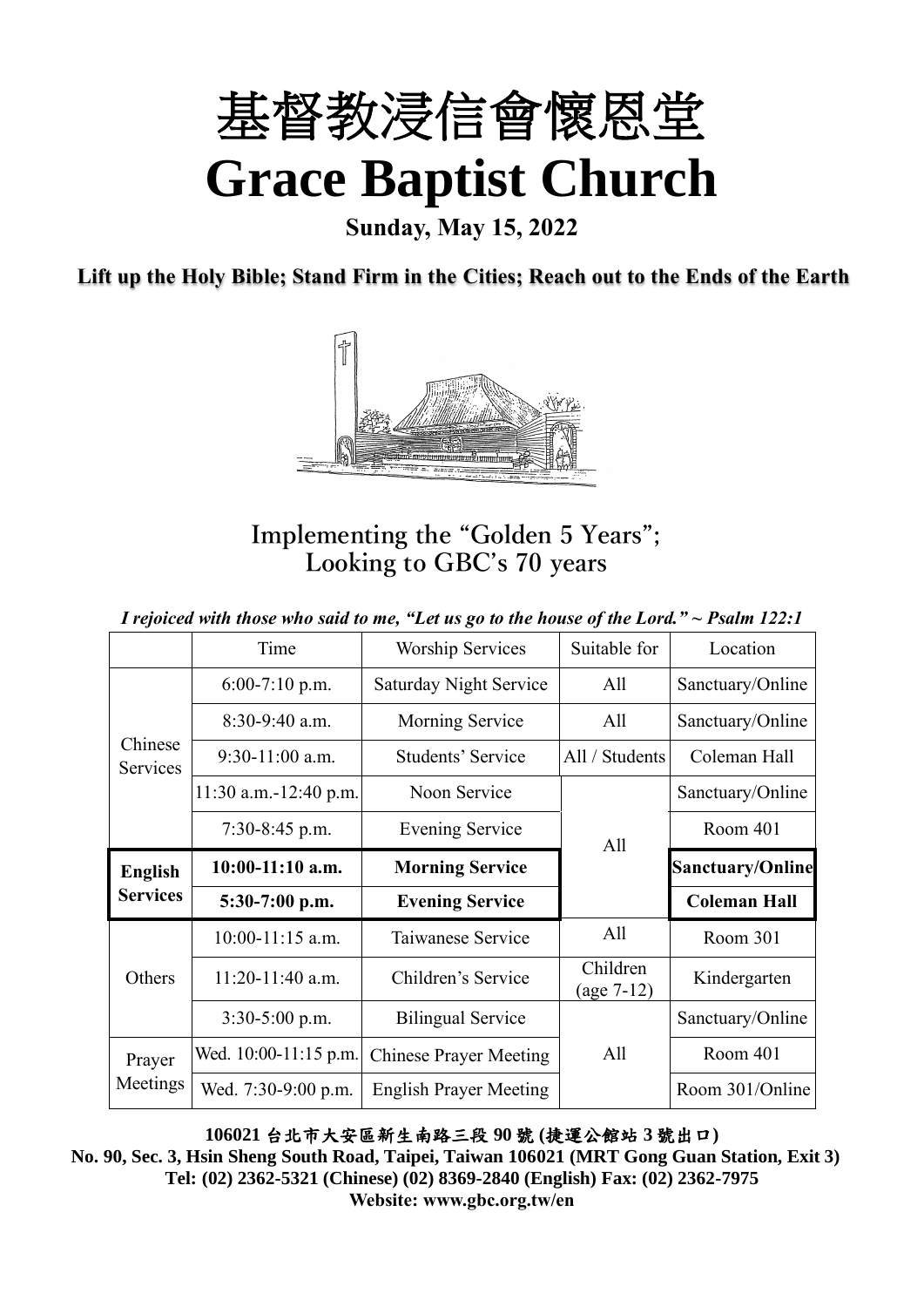**Welcome to Grace Baptist Church English Congregation. Thank you for choosing to worship with us and celebrate the glory of our Lord.**

|                                                 |                                   | Morning Worship Service - 10:00 a.m.<br><b>Sunday, May 15, 2022</b>                                             |                               |
|-------------------------------------------------|-----------------------------------|-----------------------------------------------------------------------------------------------------------------|-------------------------------|
| Prelude                                         |                                   |                                                                                                                 | Vicky Lin                     |
| Greeting/Prayer                                 |                                   |                                                                                                                 | Cherrie Lim                   |
|                                                 | Worship through Music             | "Great Is Thy Faithfulness"<br>"He Will Hold Me Fast"                                                           |                               |
| Pastoral Prayer                                 |                                   |                                                                                                                 | Pastor Nick Brideson          |
|                                                 | Worship through Music             | "Endless Hallelujah"<br>"Hallelujah to the Lamb"                                                                | Cherrie Lim                   |
| <b>Offertory Prayer</b><br>Tithes and Offerings |                                   |                                                                                                                 | Pastor Nick Brideson          |
| Doxology                                        |                                   |                                                                                                                 |                               |
| Special Music                                   | Pray for Our Church/Mission Video | "Tis So Sweet to Trust in Jesus"                                                                                | Choir<br>Pastor Nick Brideson |
| <b>Scripture Reading</b>                        |                                   | Matthew 24:32-42                                                                                                |                               |
| Message                                         |                                   | Therefore, Be on the Alert                                                                                      | Pastor Kevin Wang             |
| <b>Response Song</b>                            |                                   | "The Solid Rock" - #406                                                                                         |                               |
| Benediction                                     |                                   |                                                                                                                 |                               |
| Welcome                                         |                                   |                                                                                                                 |                               |
| <b>Closing Song</b>                             |                                   | "As the Lord Is with Us"                                                                                        | Cherrie Lim                   |
| Postlude                                        |                                   |                                                                                                                 | Vicky Lin                     |
|                                                 |                                   |                                                                                                                 |                               |
| Wear a mask<br>before entering                  |                                   | Nursery care is available in the "Cry Room" at the back of the Sanctuary<br>during the Morning Worship Service. |                               |
| the Cry Room.                                   |                                   |                                                                                                                 |                               |
|                                                 |                                   | Evening Worship Service – 5:30 p.m.                                                                             |                               |
|                                                 |                                   | <b>Sunday, May 15, 2022</b>                                                                                     |                               |
| Prelude                                         |                                   |                                                                                                                 | Praise Tan                    |
| Prayer                                          |                                   |                                                                                                                 | Alex Chen, Leader             |
| Greeting                                        | Worship through Music             | "Jesus, There's No One Like You"                                                                                |                               |
| Pastoral Prayer                                 |                                   |                                                                                                                 | Pastor Nick Brideson          |
|                                                 | Worship through Music             | "Till I See You"                                                                                                | Alex Chen, Leader             |
|                                                 |                                   | "My Worth Is Not in What I Own"                                                                                 |                               |
|                                                 |                                   | "Christ Is Enough"                                                                                              |                               |
| <b>Offertory Prayer</b>                         |                                   |                                                                                                                 | Vicky Kuo                     |
| Tithes and Offerings                            |                                   |                                                                                                                 |                               |
|                                                 | Pray for Our Church/Mission Video |                                                                                                                 | Pastor Nick Brideson          |
| <b>Scripture Reading</b>                        |                                   | Matthew 24:32-42                                                                                                |                               |
| Message                                         |                                   | Therefore, Be on the Alert                                                                                      | Pastor Kevin Wang             |
| <b>Response Song</b>                            |                                   | "I Will Trust My Saviour Jesus"                                                                                 |                               |
| <b>Closing Prayer</b>                           |                                   |                                                                                                                 |                               |
| Welcome                                         |                                   |                                                                                                                 |                               |
| Closing Song                                    |                                   | "Till I See You"                                                                                                | Alex Chen, Leader             |
| Postlude                                        |                                   |                                                                                                                 | Praise Tan                    |
|                                                 |                                   |                                                                                                                 |                               |
|                                                 |                                   | <b>Our Vision Is to Spread the Gospel</b>                                                                       |                               |
|                                                 | To achieve this, we aim:          |                                                                                                                 |                               |
|                                                 | To become a house of prayer       | Through prayer, to build the body of Christ                                                                     |                               |
|                                                 |                                   | • From the body, to do the work of mission in Taipei, Taiwan, and neighboring countries                         |                               |
|                                                 |                                   | "but you will receive power when the Holy Spirit has come upon you,                                             |                               |
|                                                 |                                   | and you shall be My witnesses both in Jerusalem, and in all Judea and Samaria,                                  |                               |

*and even to the remotest part of the earth." -* Acts 1:8 (NASB)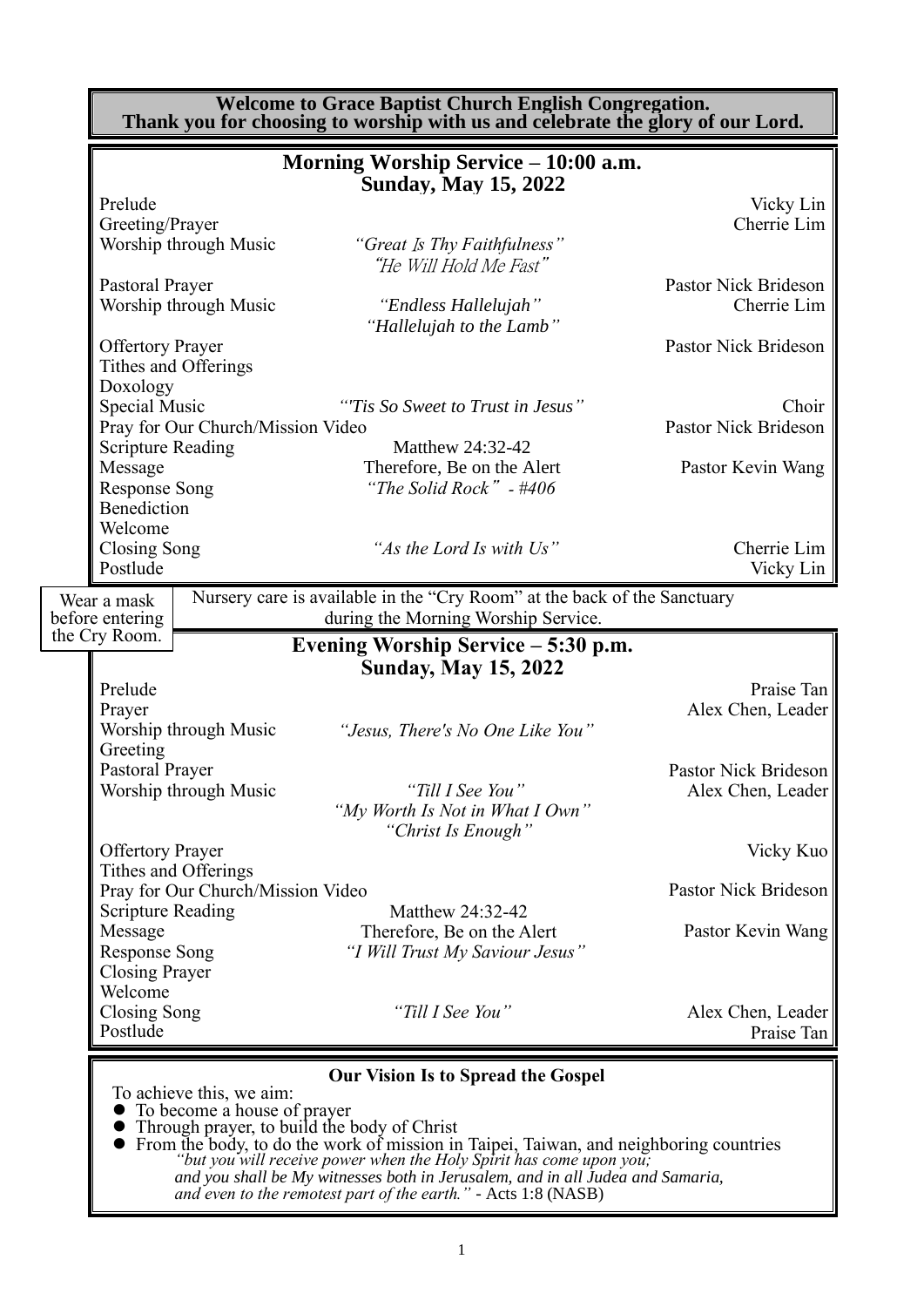# **Sermon Topic: Therefore, Be on the Alert Scripture: Matthew 24:32-42**

**Speaker: Pastor Kevin Wang May 15, 2022** 

#### **Scripture: Matthew 24:32-42 (NASB)**

<sup>32</sup> "Now learn the parable from the fig tree: when its branch has already become tender and puts forth its leaves, you know that summer is near; <sup>33</sup> so, you too, when you see all these things, recognize that He is near, right at the door.  $34$  Truly I say to you, this generation will not pass away until all these things take place.<sup>35</sup> Heaven and earth will pass away, but My words will not pass away.

<sup>36</sup> "But of that day and hour no one knows, not even the angels of heaven, nor the Son, but the Father alone.<sup>37</sup> For the coming of the Son of Man will be just like the days of Noah.<sup>38</sup> For as in those days before the flood they were eating and drinking, marrying and giving in marriage, until the day that Noah entered the ark,  $39$  and they did not understand until the flood came and took them all away; so will the coming of the Son of Man be. <sup>40</sup> Then there will be two men in the field; one will be taken and one will be left. <sup>41</sup> Two women will be grinding at the mill; one will be taken and one will be left.

**<sup>42</sup>** "Therefore be on the alert, for you do not know which day your Lord is coming.

**Notes:**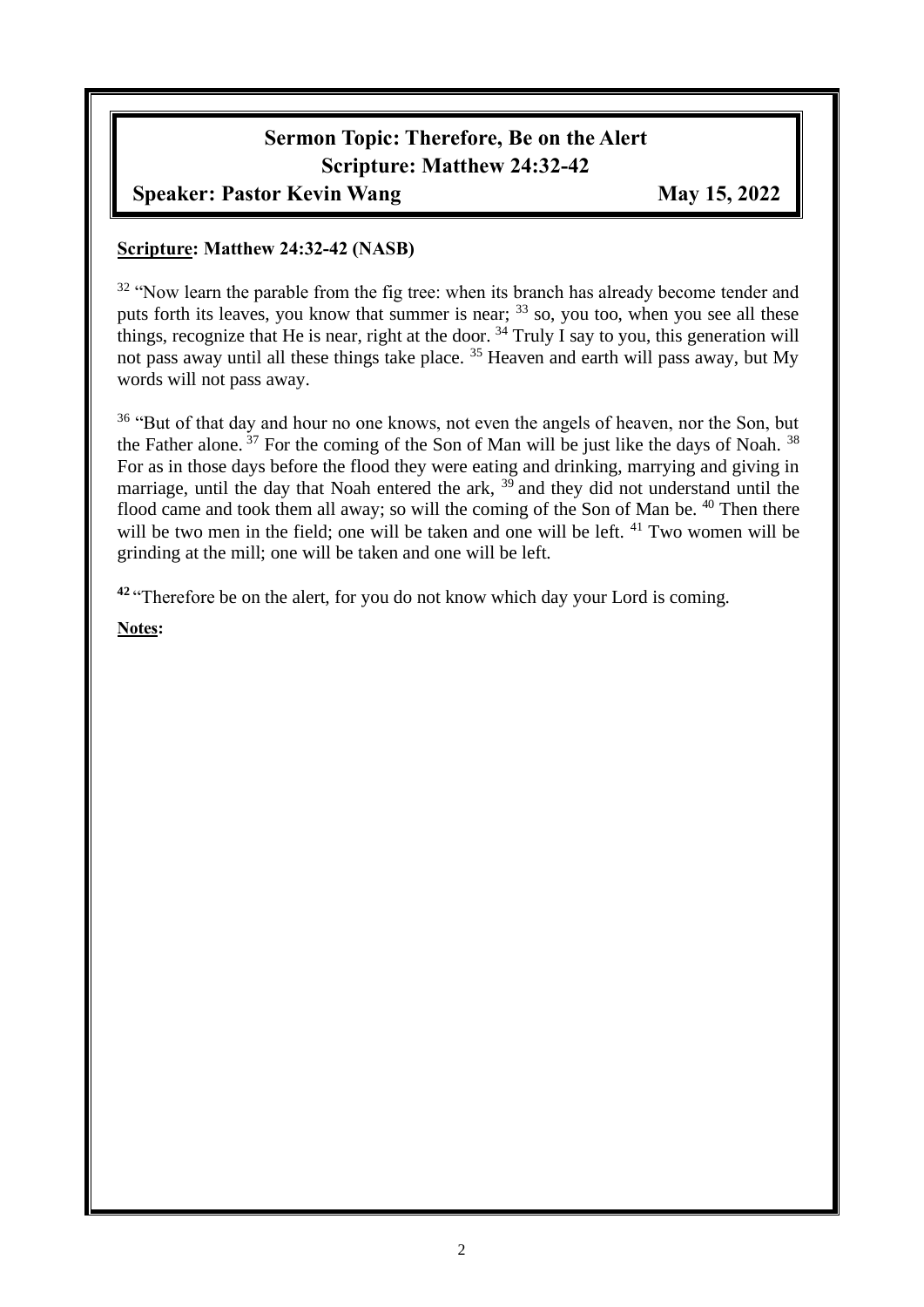

# **Alpha New Cycle Starts TODAY (ONLINE)**

Alpha discusses questions of life and faith by watching a video and having small group discussions. It is appropriate for those who are not Christians, those who have questions about Christianity, or new believers.

Alpha will meet online due to the pandemic on Sunday mornings from 11:30- 12:30. If you would like to join or have questions, please contact Vong or Sarah Im at [sarahvong@gmail.com.](mailto:sarahvong@gmail.com)

#### **2022 VBS – Enrolling Children Destination Dig - Unearthing the Truth about Jesus**

**VBS Camp:** July 4 – 8; 9 a.m. to 12:10 p.m.

**Family Day:** July 9, from 9:00 to 11:00 a.m.

For Children: currently 1st to 6th graders (changing to 2nd – 7th graders after this summer) VBS is designed to lead children to know and respond to Jesus Christ as led by the Holy Spirit. It is a fun-filled, spiritual adventure that provides concentrated Bible study and encourages reallife application.

#### **Registering Children Now:**

Registrations are accepted until May 30 or until the 200 spaces are full. The cost is NT\$ 500 per child (refundable if cancelled before June 4). Please register and pay the cost through the front desk.

#### **Volunteers Needed:**

Our next VBS planning/training meeting is TODAY at 1:15 p.m. in Coleman Hall. If you would like to be a co-worker, please sign up at the meeting and join the future training meetings.(Other training meetings are June 5, June 26, and July 3)

**Questions?** Please contact GBC front desk: (02) 2362-5321 ext. 100 (or SueJenny ext. 136 for English speakers) or email:  $gbcvbs@gbc.org.tw$ 

### **GBC Pandemic Guidelines**

- ➢ **Enter GBC though the front door:** put on a mask, disinfect hands, and check temperature
- ➢ **Join the online worship service if you are –**
	- sick or not feeling well (see a doctor if you have a fever and cough)
	- currently in quarantine or self-health management
- ➢ **Eating:** Don't share a table with others when eating food inside GBC. (Also keep distance and don't talk with others while eating. )



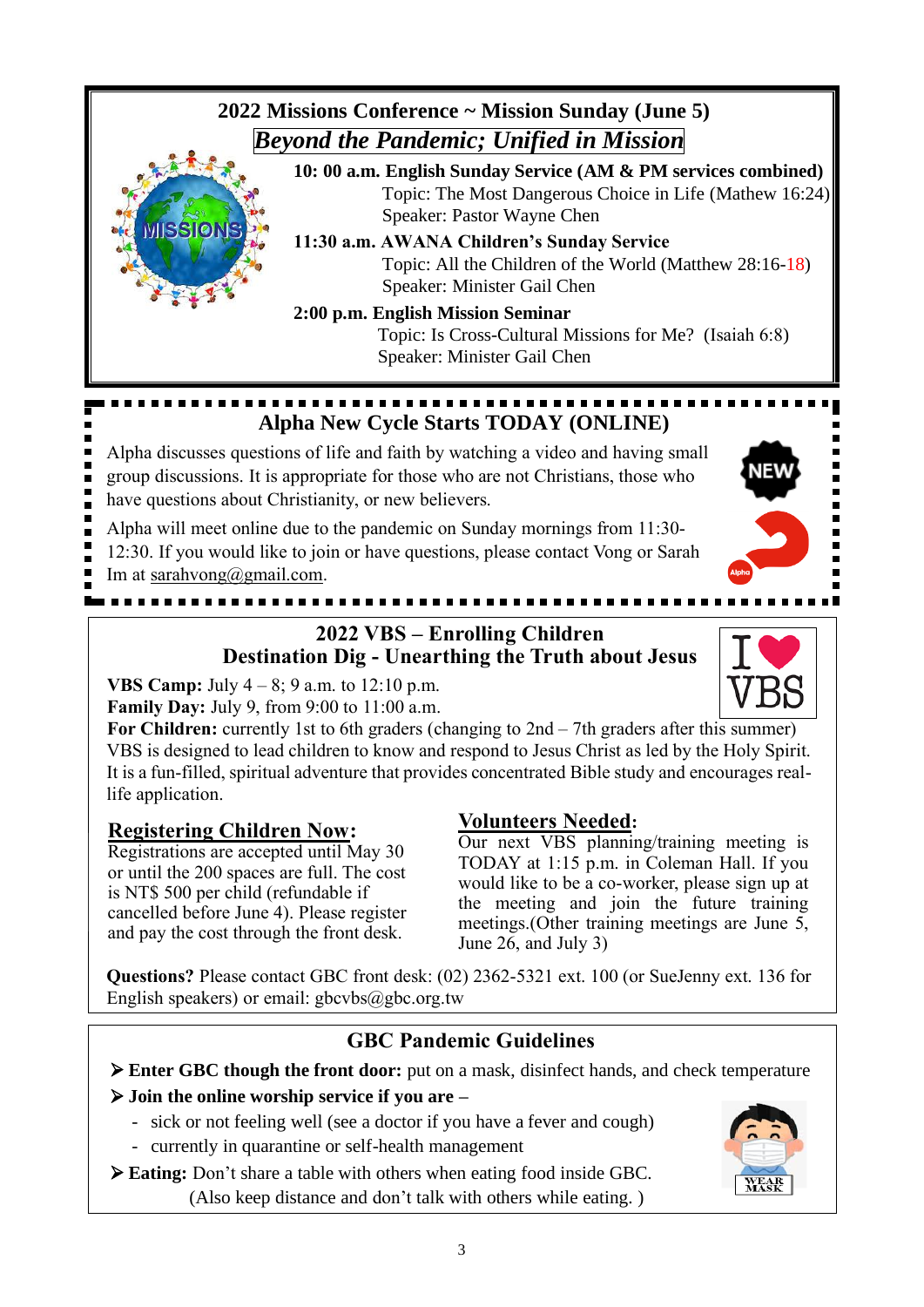#### **Welcome New Members!**

Today we welcome new members to our church family. May the Lord bless them as we grow in Christ together here at GBC.

#### *֍* **Membership Transfer –** <sup>5</sup> **new members:**

*Shirley Liang, Emily Co, Charlie Cheng, Jason Little, and Jean Shie*

If you feel called to be baptized or to join our GBC church family by membership transfer, please contact SueJenny at  $suejenny@gbc.org.tw$  for information.

## **Bible Studies for Life: Summer Season Starts June 6**

Whether you are young or old, if you follow Jesus, you are a disciple. But the quality of your discipleship isn't measured by how well you can answer questions. Discipleship is about being *transformed* into the likeness of Jesus. And transformation starts in the Word. That's why *Bible Studies for Life* is carefully crafted to help kids, students, and adults purposefully become more like Jesus every day.

(Summer: 13 sessions on Sundays from June 6 to August 29)

Eight *Bible Studies for Life* classes are available. Please check classroom information listed on page 6 and join one of the classes directly from June 6.

# **Christianity 101 New Cycle**

The Christianity 101 class has just started a new cycle meeting at 11:30 a.m. in the Mount of Olives Room on Sundays. (Ask staff or the front desk if you don't know how to go to the Mount of Olives Room.)

Christianity 101 class introduces basic Christian teachings and prepares people for baptism. You can join it directly. If you need more information, please contact the teacher, Yuri Shih, by email at: [yuchen\\_phone@hotmail.com.](mailto:yuchen_phone@hotmail.com)

## **2022 Graduation Worship Service (in Chinese)**

This year's Graduation Worship Service (in Chinese) will be held on Saturday June 11, 7:30 - 9:00 p.m. in Coleman Hall. It is to bless students who will be graduating this year from elementary/junior high/high school, college, and graduate school and to make a special memory for them as enter the next stage of life. Registration at the front desk or through the Chinese bulletin by *June 5* is necessary for gift-giving and other preparations.







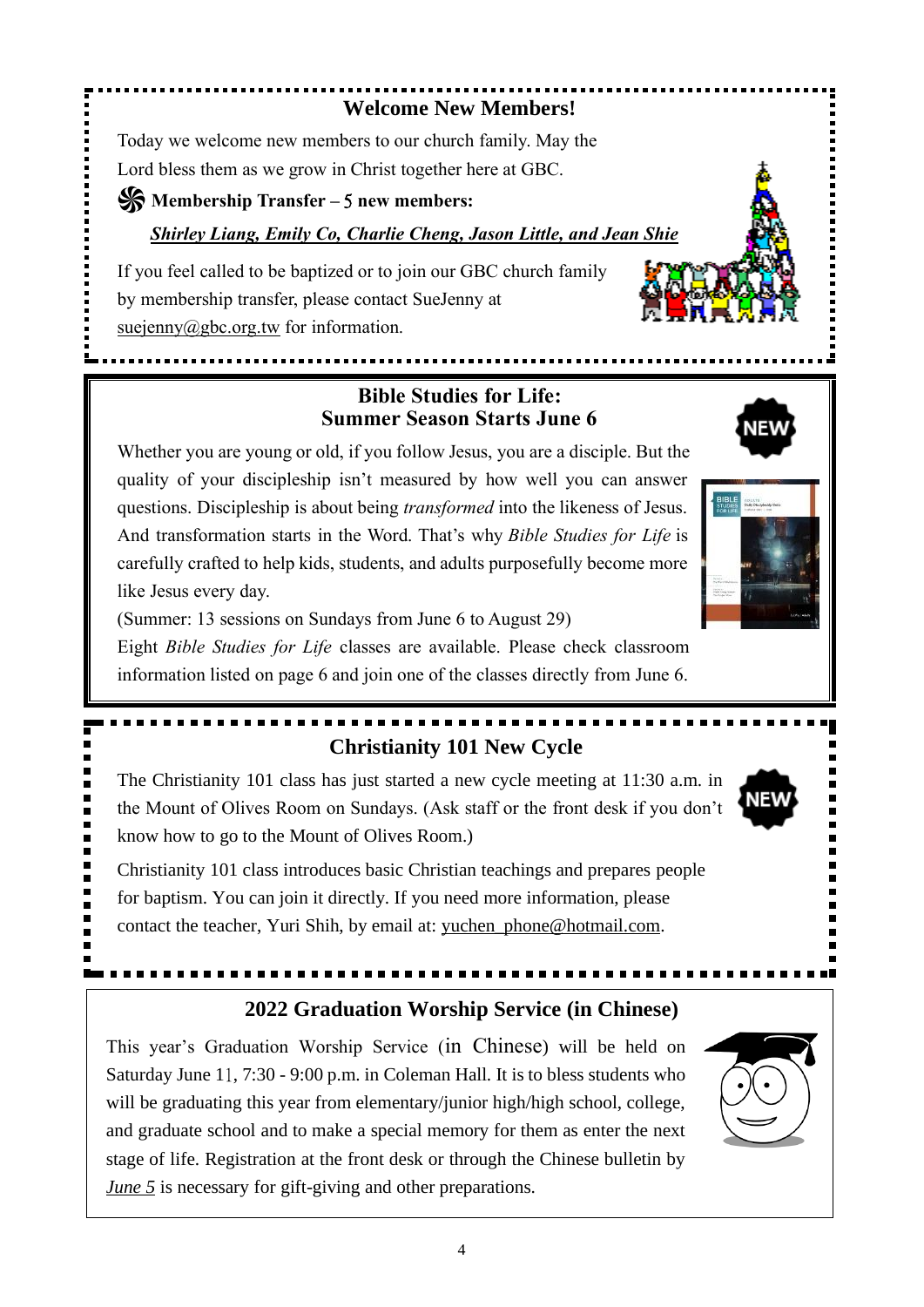## **Mabuhay Fellowship**

Today, May 15, at 2 p.m. in Basement Room

B05, the Mabuhay Fellowship is inviting everyone to join us in worship through songs as well as hear GBC Pastor Nick Brideson gives an inspirational talk. See you all later!



The Mabuhay Fellowship comprises Filipinos aiming to share God's love and light through worship, prayer, Bible study, fellowship, gospel sharing, and other ministries.

# **Young Adults Fellowship: Next Meeting on May 21**

Young Adults Fellowship is for young adults from the age of 20-35 to study God's Word and



fellowship together. It meets *1 st and 3 rd Saturdays from 4:30 to 6:00 p.m.* The next meeting is this Saturday,

#### *May 21.*

Please contact Pastor Kevin Wang to join, or for more information, at kevin@gbc.org.tw.

|                                                                                                                                                                                                                                                                                                                                                                                                                                                                                             | <b>English Congregation Leaders</b>                                                                                                                                                                                                                                                                                                                                                                                                                                                |                                                                                                                                                                                                                                                                                                                                                                                                                                                                                 |                                                                                                                                                                                                                                                                                                                                                                                                                                                                                 |
|---------------------------------------------------------------------------------------------------------------------------------------------------------------------------------------------------------------------------------------------------------------------------------------------------------------------------------------------------------------------------------------------------------------------------------------------------------------------------------------------|------------------------------------------------------------------------------------------------------------------------------------------------------------------------------------------------------------------------------------------------------------------------------------------------------------------------------------------------------------------------------------------------------------------------------------------------------------------------------------|---------------------------------------------------------------------------------------------------------------------------------------------------------------------------------------------------------------------------------------------------------------------------------------------------------------------------------------------------------------------------------------------------------------------------------------------------------------------------------|---------------------------------------------------------------------------------------------------------------------------------------------------------------------------------------------------------------------------------------------------------------------------------------------------------------------------------------------------------------------------------------------------------------------------------------------------------------------------------|
|                                                                                                                                                                                                                                                                                                                                                                                                                                                                                             | English Leading Pastor: Nick Brideson                                                                                                                                                                                                                                                                                                                                                                                                                                              |                                                                                                                                                                                                                                                                                                                                                                                                                                                                                 |                                                                                                                                                                                                                                                                                                                                                                                                                                                                                 |
| Pastor Nick Brideson                                                                                                                                                                                                                                                                                                                                                                                                                                                                        |                                                                                                                                                                                                                                                                                                                                                                                                                                                                                    | Minister Priscilla Liao                                                                                                                                                                                                                                                                                                                                                                                                                                                         | Pastor Kevin Wang                                                                                                                                                                                                                                                                                                                                                                                                                                                               |
| <b>Adult Education</b><br>Nick Brideson<br>nick@gbc.org.tw<br><b>Foreign Mission:</b><br>- Medical/Dental Team<br>Armand Lim<br>rmanlim@yahoo.com<br>- Leadership Training<br>Nick Brideson<br>nick@gbc.org.tw<br><b>Orphanage Ministry</b><br>Julie Chen<br>yuling0914@gmail.com<br><b>Mabuhay Fellowship</b><br>Ava Zamora<br>avazam@yahoo.com<br><b>Small Groups</b><br>- BYOC<br>- Ethiopian Students<br>- HsinChu Bible Study<br>- Indian Bible Study Fellowship<br>- NTU Conversation | <b>Morning Greeters</b><br>Ariun Puvvala<br>nagarjuna123iict@gmail.com<br>Alltrin Dhana Raja Gopal<br>alltrin.chim99@gmail.com<br><b>Morning Fellowship Tea</b><br>Yuri Shih<br>yuchen phone@hotmail.com<br><b>Evening Greeters</b><br>Vicky Kuo<br>asiaglobe999@gmail.com<br><b>Evening Fellowship Tea/</b><br><b>Baptism Celebration Fellowship</b><br>Michelle Cheng<br>yealincheng@yahoo.com<br><b>Baptism Support</b><br>Michael Dellinger<br>michaeleldondellinger@gmail.com | <b>Cry Room Children's Care</b><br>Joanne Pan<br>f65027.tw@yahoo.com.tw<br>Preschool<br>Joanna Peng<br>Joanna1285@gmail.com<br><b>AWANA Spark Group</b><br>Crystal Turner<br>elisayeh@yahoo.com<br><b>AWANA T&amp;T Group</b><br>Ming Lai<br>minglai88@gmail.com<br><b>Prayer Ministry</b><br>Priscilla Liao<br>priscilla@gbc.org.tw<br><b>Hospital Visitation</b><br>Amanda Lou<br>lou.amanda@gmail.com<br><b>Celebrate Recovery</b><br>Priscilla Liao<br>priscilla@gbc.org.tw | <b>Green Room Children's Care</b><br>Pastor Kevin Wang<br>kevin@gbc.org.tw<br><b>Morning Music Worship</b><br>Cherrie Gow Lim<br>cvgow@yahoo.com<br><b>Morning Multimedia</b><br>Vicky Lin<br>gbcmorningmedia@gmail.com<br><b>Adult Choir</b><br><b>Hand Bell Choir</b><br>Juliet Jao<br>lenyinjao@gmail.com<br><b>Hallel Singers</b><br>Cherrie Gow Lim<br>cvgow@yahoo.com<br><b>Evening Music Team</b><br>Alex Chen<br>gbceworshipteam@gmail.com<br><b>Evening Multimedia</b> |
| Salt & Light<br>- Thursday Night Bible Study                                                                                                                                                                                                                                                                                                                                                                                                                                                |                                                                                                                                                                                                                                                                                                                                                                                                                                                                                    | <b>Taiwan Mission:</b><br>- TaiTung Team<br>Cherrie Gow Lim<br>cvgow@yahoo.com                                                                                                                                                                                                                                                                                                                                                                                                  | <b>Grant Burgess</b><br>grantburgess@live.co.za<br><b>Trinity Youth</b><br>(Grades 7 to 12)                                                                                                                                                                                                                                                                                                                                                                                     |
| Deacon<br>Yuri Shih<br>yuchen phone@hotmail.com                                                                                                                                                                                                                                                                                                                                                                                                                                             | <b>Alternate Deacon</b><br><b>Timothy Meesala</b><br>yedukondaluster@gmail.com                                                                                                                                                                                                                                                                                                                                                                                                     | <b>Foreign Mission:</b><br>- VBS Team<br>Priscilla Liao<br>priscilla@gbc.org.tw                                                                                                                                                                                                                                                                                                                                                                                                 | Kevin Wang<br>kevin@gbc.org.tw<br><b>Young Adults Fellowship</b>                                                                                                                                                                                                                                                                                                                                                                                                                |
| SueJenny Hsu<br>suejenny@gbc.org.tw                                                                                                                                                                                                                                                                                                                                                                                                                                                         | <b>Secretarial staff</b><br>Stella Chen (part-time)<br>stella@gbc.org.tw                                                                                                                                                                                                                                                                                                                                                                                                           | <b>Small Groups</b><br>- Hospital Visitation<br>- NanGang Group<br>- Parenting Group<br>- Sisters Group                                                                                                                                                                                                                                                                                                                                                                         | Kevin Wang<br>kevin@gbc.org.tw<br><b>Small Groups</b><br>- Crown of Beauty<br>- International Students Group                                                                                                                                                                                                                                                                                                                                                                    |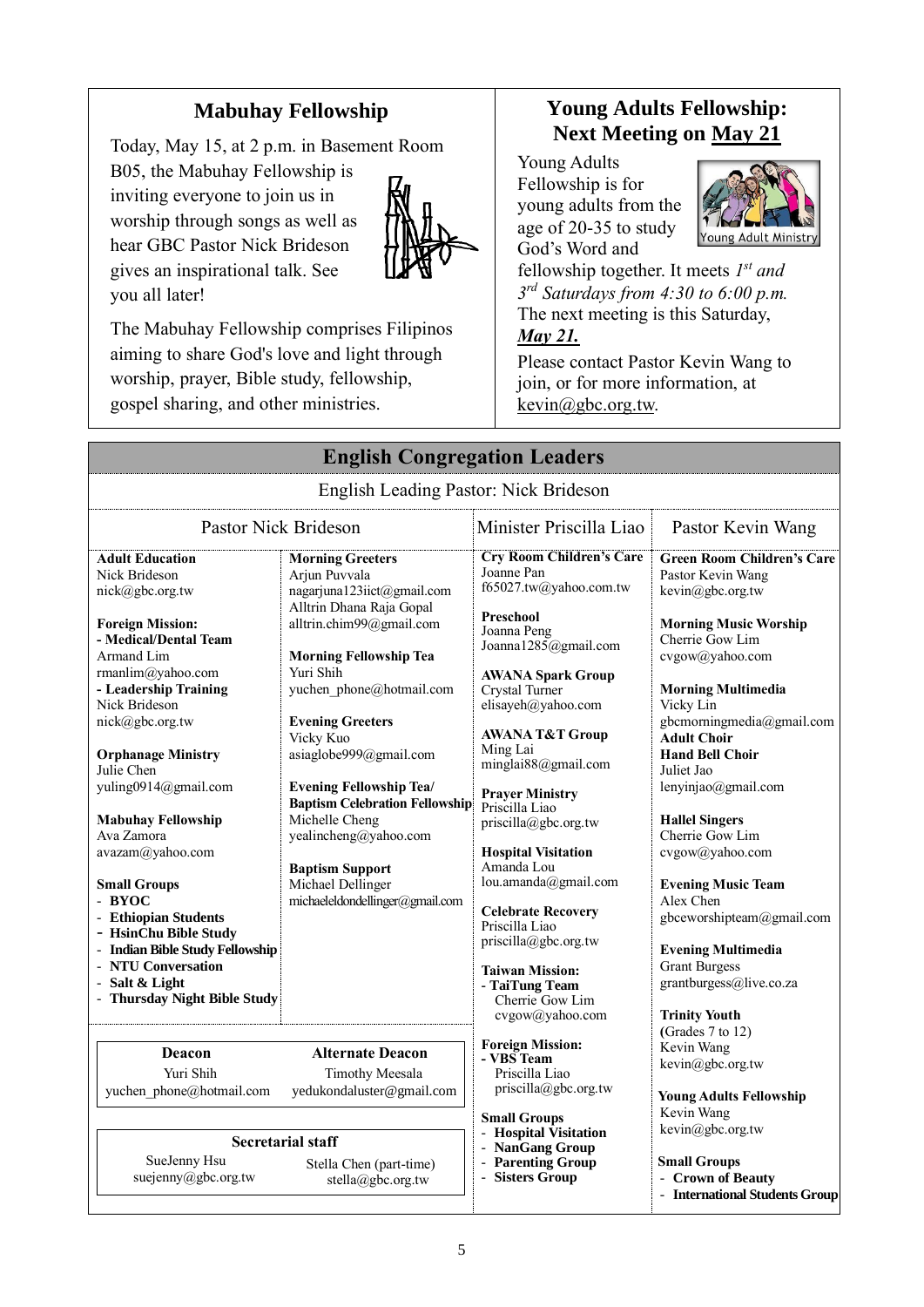Due to the Omicron situation, some Sunday classes still meet in person (with class info below) and some have chosen to meet online (contact the leader by email below).

| $\star\star$ Sunday School Information - Join the class directly $\star\star$ |                            |                                              |  |
|-------------------------------------------------------------------------------|----------------------------|----------------------------------------------|--|
| <b>Class</b>                                                                  |                            | Time & Room                                  |  |
| <b>Beginning Christian Life</b>                                               |                            |                                              |  |
| $Alpha$ – new and non-Christians                                              | 11:30 a.m.                 | sarahvong@gmail.com                          |  |
| Christianity 101 - required for baptism                                       | $11:30$ a.m.               | Mount of Olives/<br>yuchen_phone@hotmail.com |  |
| <b>Maturing Christians</b>                                                    |                            |                                              |  |
| <b>Bible Studies for Life</b>                                                 | <b>Physical Classes:</b>   | <b>Online Classes:</b>                       |  |
|                                                                               | $11:30$ a.m. classes:      | 9:00 a.m. (joeym.vanderwerf@gmail.com)       |  |
|                                                                               | - Room B04                 | 3:00 p.m. (Cancelled TODAY)                  |  |
|                                                                               | - Room $B05$               | 4:00 p.m. $(suejenny@gbc.org.tw)$            |  |
|                                                                               | WanFu 22 A                 |                                              |  |
| Cancelled<br>TODAY                                                            | - WanFu 22 C               |                                              |  |
| <b>Developing Leaders</b>                                                     |                            |                                              |  |
| <b>Bible Interpretation</b>                                                   | $2:00 - 3:15$ p.m.         | ross.hohl@gmail.com                          |  |
| <b>Youth: Grade 7 and above</b>                                               |                            |                                              |  |
| <b>Bible Studies for Life</b>                                                 | $11:45$ a.m. $-12:45$ p.m. | $\text{kevin}(a)$ gbc.org.tw                 |  |
| <b>Children</b>                                                               |                            |                                              |  |
| Nursery - Age 3 and under                                                     | $9:50$ a.m. $-11:15$ a.m.  | suejenny@gbc.org.tw                          |  |
| Preschool - Age 3 to 5                                                        | $11:40$ a.m. $-12:40$ p.m. | joanna1285@hotmail.com                       |  |
| minglai88@gmail.com                                                           | minglai $88@$ gmail.com    | minglai $88@$ gmail.com                      |  |

|                                       | $\star \star$ Fellowships – Join a fellowship directly $\star \star$ |            |
|---------------------------------------|----------------------------------------------------------------------|------------|
| Fellowship                            | Time                                                                 | Location   |
| Mabuhay                               | Sundays 2:00 - 4:00 p.m.                                             | <b>B05</b> |
| Young Adults $(20 - 35 \text{ y.o.})$ | $1st$ & 3 <sup>rd</sup> Saturdays 4:30 - 6:00 p.m.                   | WanFu 22   |

|                          |                                                                                                                                              | $\star\star$ Small Groups – Contact the leader to join $\star\star$ |                                                           |          |
|--------------------------|----------------------------------------------------------------------------------------------------------------------------------------------|---------------------------------------------------------------------|-----------------------------------------------------------|----------|
| Type                     | <b>Name</b>                                                                                                                                  | Day/Time                                                            | <b>Location/Contact Emails</b>                            |          |
| <b>Students</b>          | <b>NTU Friday English</b><br><b>Conversation Group</b>                                                                                       | Friday<br>$12:20 - 1:10$ pm                                         | NTU<br>roytreur@gmail.com                                 | On break |
|                          | <b>International Students Group</b>                                                                                                          | Friday<br>$7:30 - 9:00$ pm                                          | WanFu 22A<br>cesaledro57@gmail.com                        |          |
| Language/<br>Nationality | <b>Ethiopian Students Group</b>                                                                                                              | Sunday<br>$7:00 - 9:00$ pm                                          | Room 307<br>abex98@gmail.com                              |          |
| Parenting                | Parenting Group                                                                                                                              | $2nd$ & 4 <sup>th</sup> Sunday<br>$11:30$ am - $12:30$ pm           | GBC Room 402<br>rod syverson@hotmail.com                  |          |
| Women                    | Sisters Group (Online)                                                                                                                       | Thursday<br>$7:30 - 9:00$ pm                                        | joeym.vanderwerf@gmail.com                                |          |
|                          | Thursday Night Bible<br>Study Group (Online)                                                                                                 | Thursday<br>$7:30 - 9:00$ pm                                        | GBC Room 301<br>rod_syverson@hotmail.com                  |          |
|                          | <b>BYOC</b>                                                                                                                                  | Friday<br>$6:30 - 8:30$ pm                                          | <b>B04</b><br>charliechengbyoc@protonmail.com             |          |
| General                  | HsinChu Bible Study Group                                                                                                                    | Friday<br>$7:30 - 8:45$ pm                                          | HsinChu<br>rmanlim@yahoo.com                              |          |
|                          | Crown of Beauty                                                                                                                              | Saturday<br>$2:00 - 4:00$ pm                                        | <b>GBC Mount of Olives Room</b><br>clemence4261@gmail.com |          |
|                          | Salt & Light                                                                                                                                 | Sunday<br>$1:30 - 3:00$ pm                                          | <b>GBC Mount of Olives Room</b><br>123456789nc@gmail.com  |          |
|                          | <b>Indian Bible Study</b><br>Fellowship Group                                                                                                | Sunday<br>$2:30 - 4:00$ p.m.                                        | WanFu<br>yedukondaluster@gmail.com                        |          |
| Ministry                 | <b>Hospital Visitation Group</b>                                                                                                             | Thursday<br>$1:30 - 2:30$ pm                                        | Near GBC<br>lou.amanda@gmail.com                          | On break |
|                          | Due to the COVID-19 situation, not all the small groups have been opened.<br>To join or for information, contact the teacher by email above. |                                                                     |                                                           |          |